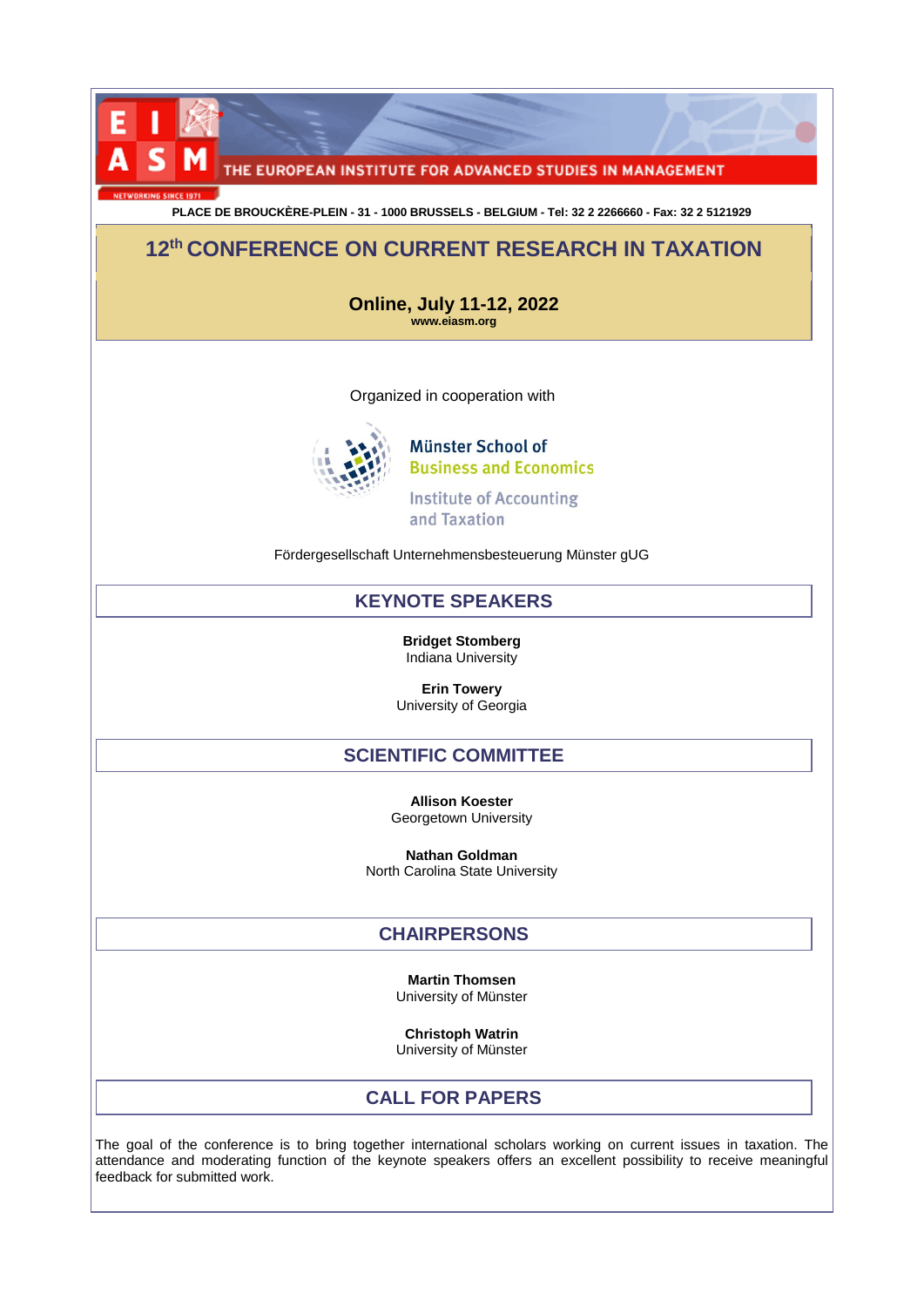Relevant topics include, but are not limited to, the following:

- Determinants, measures and consequences of tax avoidance.
- Accounting for income taxes.
- Tax uncertainty, tax compliance, and tax risk.
- Taxation of multinational corporations.
- Taxes and managerial decision-making.
- Proposals for tax reforms, tax policy, and recent legislative or regulatory changes.
- Tax harmonization.

**Discussion:** Each accepted paper will be discussed by another workshop participant, giving participants the unique opportunity to receive thorough and individual feedback on their research project. **Each participant is expected to serve as discussant** to someone else's paper.

# **SUBMISSION GUIDELINES**

Full papers as well as proposals can be submitted.

The submitted papers/proposals should consist of a cover page and the body of the proposal. **Please note that the papers/proposals have to be submitted online as ONE document,** created in one of the following compatible formats: Adobe Portable Document Format (.pdf) or Microsoft Word (.doc, .docx).

The COVER PAGE should be a **separate sheet** including the following information:

- Title
- Each Author's name, his/her affiliation, address, telephone, fax, e-mail

The BODY of the paper/proposal should include:

- Topic of research and research question
- Research method and design
- Underlying theory
- Contribution to prior research
- (Expected) results

Please submit your paper at[: www.eiasm.org.](http://www.eiasm.org/)

## **DEADLINES**

#### **Proposal or Paper Submission: April 1, 2022**

Author Notification: as of April 27, 2022

Application for volunteer discussions: May 2, 2022

Registration of authors: May 16, 2022

Final papers: June 30, 2022

## **Call for Disscussants**

The general rule is that each presenter has to discuss one other paper. However, we welcome participants who do not present a paper but volunteer as discussant. If you volunteer as discussant, please send an email to [taxsymposium@wiwi.uni-muenster.de.](mailto:taxsymposium@wiwi.uni-muenster.de)

## **Registration**

Please register online at: [www.eiasm.org.](http://www.eiasm.org/) The Fördergesellschaft Unternehmensbesteuerung Münster gUG will cover the registration fee for all presenters and discussants.